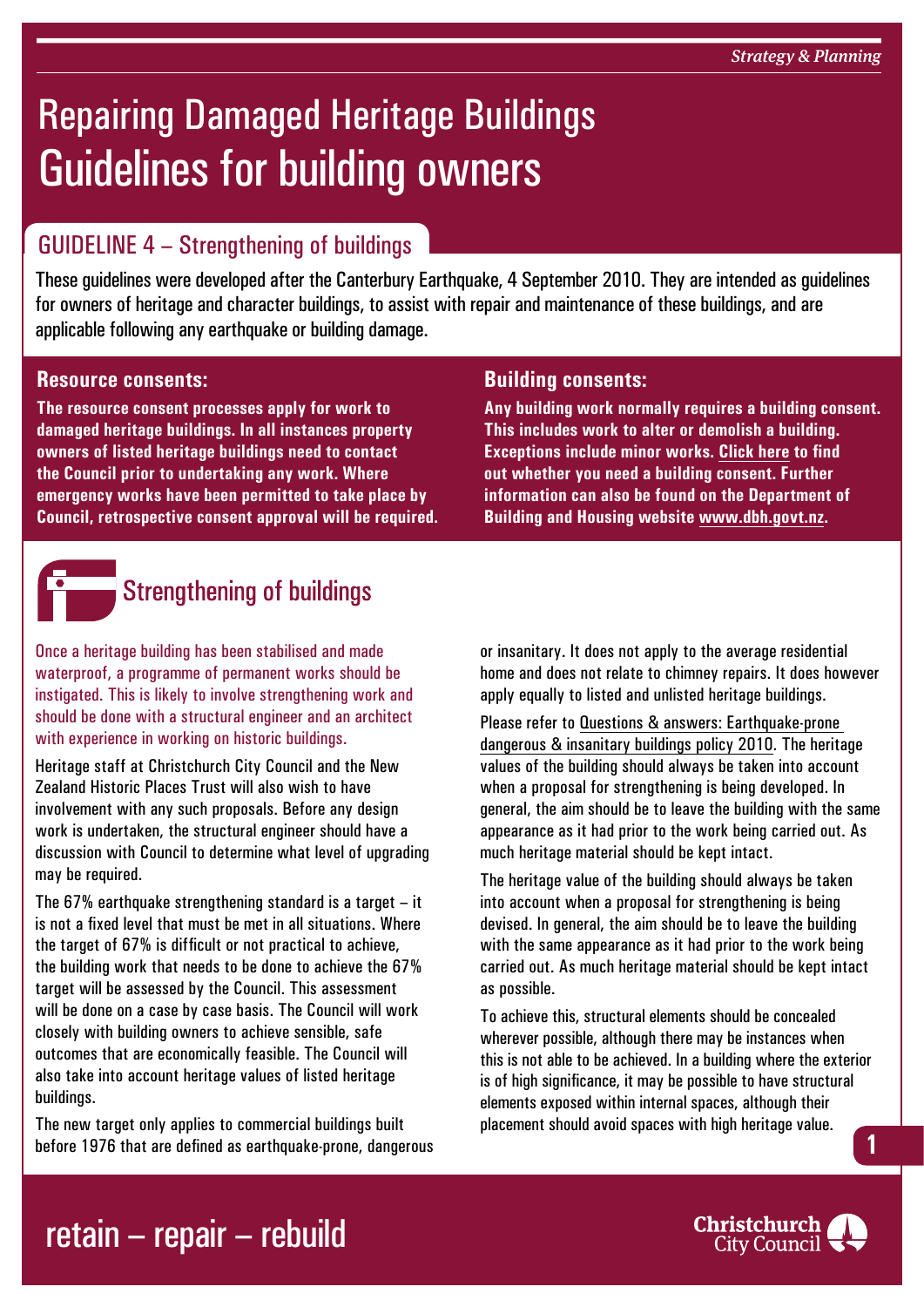### GUIDELINE 4 – Strengthening of buildings

There may be instances where strengthening work can be designed in a way that can be integrated into the character of a building and become part of its history. In a warehouse, for example, exposed steelwork may be acceptable, although such an approach is probably not appropriate within a historic church.

Work to structurally strengthen a heritage building may involve the following aspects:

#### **• Shear Walls**

Shear walls are reinforced concrete walls designed to transfer loads from the structure to the ground. Typically, they are 150mm in thickness but this may vary. If shear walls are placed over existing walls, the new walls will obviously be thicker and particular care will need to be taken around window and door openings to minimise their impact – e.g. the shear walls should be kept back from timber architraves.

Sometimes it may be possible to reduce the thickness of existing walls by removing an inner face of brick. In all instances, the face of the new shear wall should be finished to match existing finishes.

#### **• Diaphragms**

Diaphragms are horizontal elements designed to transfer horizontal loads into the vertical surfaces of a building. Typically they consist of reinforced concrete floor topping, plywood sheets or sometimes steel strap bracing. Typically, a diaphragm will be required at roof level and might consist of plywood sheets fixed directly below the roofing material.

Diaphragms may also be required at each floor level. Options include fixing it over the floor or removing the ceiling below and fixing it to the underside of the joists. For example, it may be preferable to fix it over a floor that will be carpeted rather than disturbing a plaster ceiling of high heritage value.

Diaphragms need to be connected to the outer walls and this is usually achieved by the use of steel angles bolted to the floor and wall. Such angles can be concealed behind skirting boards.

#### **• Core Drilling**

Core drilling involves drilling a hole from the top of the wall down to the foundations. Steel bars are then grouted in place and tensioned to hold the wall together. A concrete beam is often required at the level of the eaves to spread the load into the wall between bars and provide lateral support to the walls.

If the technique is appropriate it has the advantage of

being completely concealed, the rods within the wall and the beam within the roof framing. Part of the roof usually needs to be removed to allow the wall to be drilled, the rods to be grouted in place and the concrete beam installed.

#### • **Steel Frames and Braces**

In some instances, the use of steelwork in the form of frames or "K" braces is a relatively economical way of strengthening a building. However, the steelwork is usually exposed on the inside face of walls and so its use needs to be carefully considered. Steel frames crossing windows should be avoided.

The use of steel can be considered good conservation practice in that the work is reversible with the steel being able to be removed at a future date.

#### **• Securing of Elements**

Where architectural elements and features, such as brick or stone parapets or pinnacles, have become loosened they will need to be secured back to the main structure to prevent collapse in events such as future earthquakes.

Traditionally steel angle braces fixed back to roof framing have been used to support gable ends and parapets and there may be situations where this is still appropriate.

See HERITAGE GUIDELINE 3 – Reconstruction of elements.

However, parapets can now be secured by drilling down through the parapet into the wall below and grouting stainless steel vertical rods in place. Horizontal elements, such as cornices may be secured in a similar way by epoxying horizontal rods in place.

Brick or stone gable ends can often be fixed to structural members within the roof. This may involve putting a steel rod through the masonry and attaching it to purlins or rafters within the roof. A steel disk is placed on the outside of the wall to prevent the rod pulling through. The disks will be seen on the wall surface and care needs to be taken with their placement and design to reduce their impact on the building's architectural values.

#### **• Tying Together of Walls**

In 2010 the Canterbury Earthquake caused some outer walls to bow outwards. Cracks then appeared between them and internal walls extending back at right angles.

In general it is not possible to return a wall to its original location, other than by reconstruction, as mortar and debris may have fallen into cavities formed when the building moved. Outer walls can however be tied back to internal supporting walls using core drilling techniques. **2**

## retain – repair – rebuild